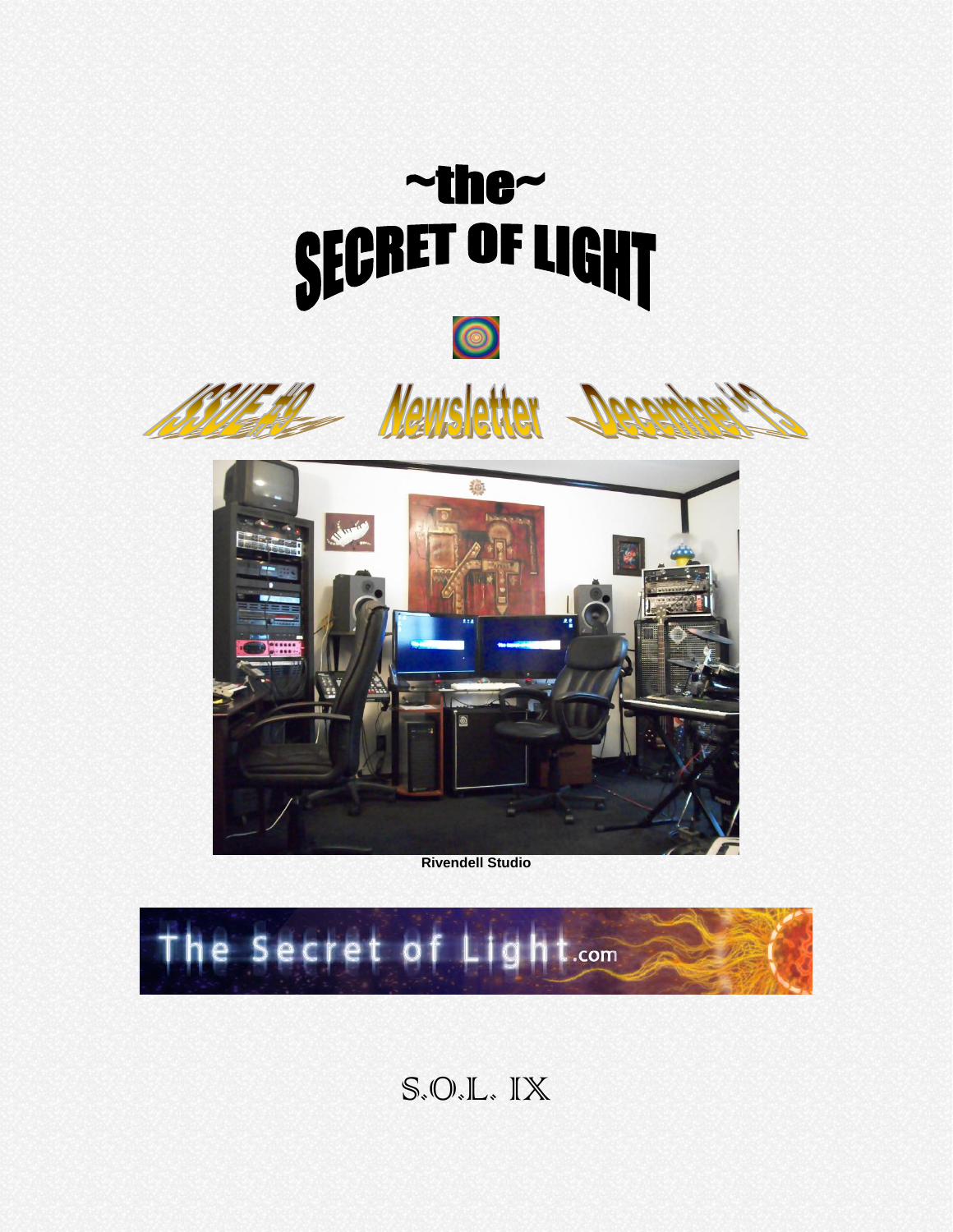### **The Living Message is Spreading**



**One thousand inspired emails—possibly more have come into my inbox from all over the planet Earth in just the last couple years—so many that a book could be compiled to reflect the regiving of inspirations felt by many the world over. Who knew that one man in his studio in the woods could find one other man 2400 miles away and together, assist in resending this incredible message via a virtual electronic media platform called the internet? This message contains knowledge that has not yet acquired the attention it deserves for a more natural view of Creation. The Message of the Divine Iliad is just that—a message now needed that has encircled the Earth many times over, especially as of late. As Robert and I have taken the last few months off from productions to focus on other life essentials, I would like to share with you a few of the challenges I am**  facing as of late. No man is ever "off the hook" as it were. Life goes on. As Russell stated, "defeat is something one has to accept. If you do not **accept it, YOU cannot be defeated.‖**

**Work, work and more work is what a person who desires to further themselves through demonstrating their knowing mind in action understands and expects. There are no easy paths to producing great creations or accomplishing seemingly impossible goals that will live long into the future once completed. All roads have their challenges. All great people must meet those challenges with the same strong character if they desire to achieve greatness. There are many people in this world who constantly complain. We all have them in our families, our circles of friends and our work places. If you don't, you are a fortunate one indeed. However, having taken a new job recently, I have come up with a saying that is apropos to possibly many family/friend/work environments. ―Those who complain the most do the least—those who do the most don't have**  time to complain." Other words may interchange with the word "complain" **if you get my drift. One day I will more fully write about the experience of the last 6 months. It has been very illuminating and humbling. None the less, one may learn from any situation.**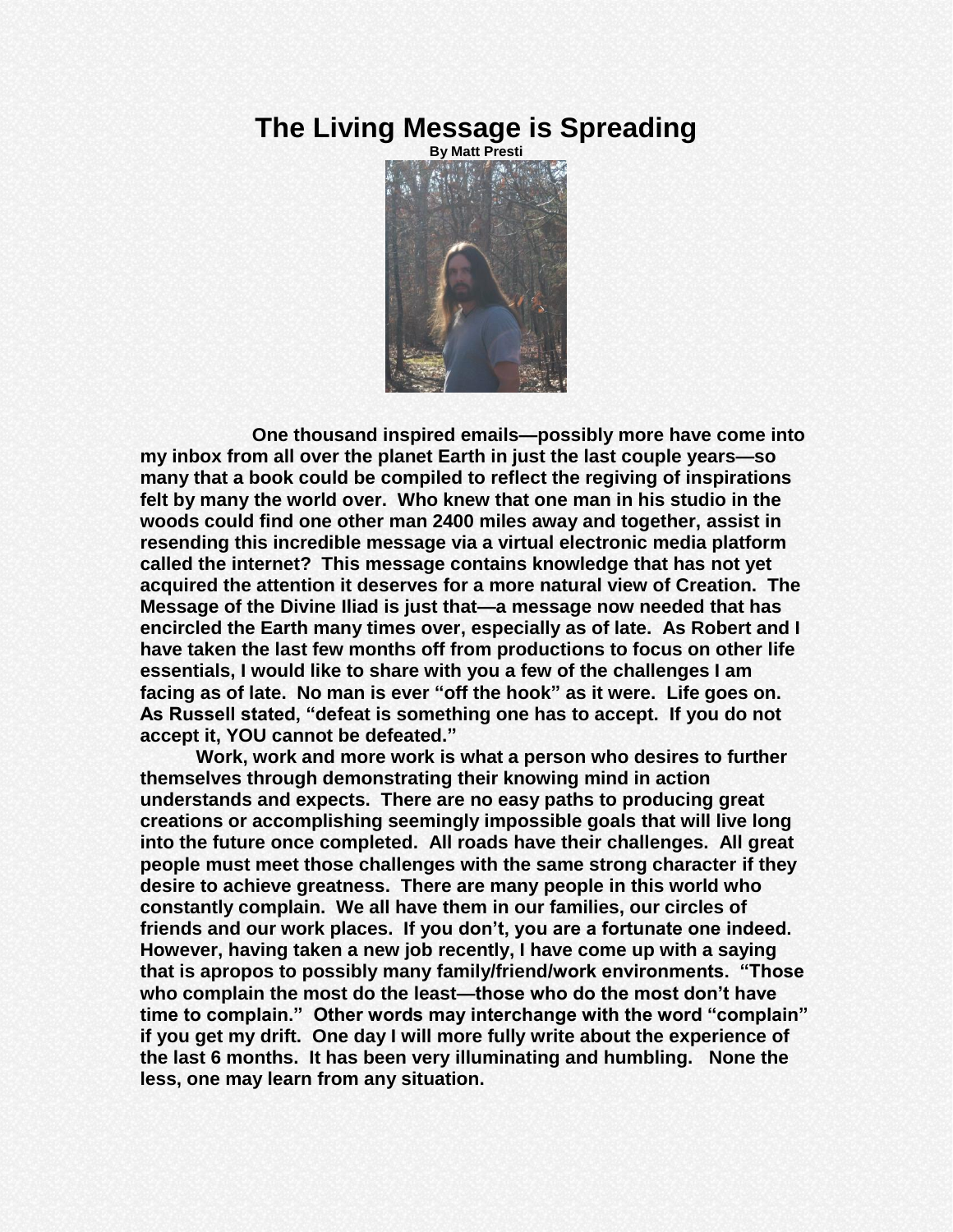**How you integrate those learnings into your lives can be a strength or weakness. That is your choice. All learning experiences are good experiences when you understand Universal Law. There is naught but good in this universe of seeming motion. It's all good. Balance holds the key.** 

**Since beginning this new endeavor, going into a situation that was brand new and full of uncertainties, I came face to face with what is plaguing so many entities in this illusion—APATHY! Simply defined, apathy means a lack of interest, enthusiasm, or concern. This symptom is a most dangerous human destroyer. It can plunge civilizations into chaos, ruin a business, destroy a relationship and even cause an individual to suffer defeat so terrible that he does not recover from it. If met with a strong resilience and the light of mind to push through it, it can become lessened by relentless hard work. And it takes every bit of hard work to correct even a fraction of it. Facing off with several apathetic people, I took to having at my back the living philosophy I came to know so well. In just a few short weeks, several people began to notice all the hard work I was doing alone and began voluntarily being a part of the solution instead of a part of the problem. With a small group of focused people, one can**  inevitably change a situation from the worse to the better. This was a "real **world‖ demonstration of the power of this living philosophy in action. Just**  one man started a reversal of the "old ways," electing for change toward **the goal of mass improvement of a situation. In time, a small few backed him up. Now, a majority is backing up the vision of the one man by helping to manifest the desire to change the conditions that led to apathy in the first place. This organization is on the verge of a golden era again. As Russell said, a focused human may become the center of their own system where others will orbit around the vision of this one. It has been such for me that this is just the case. To make a long story short, no matter what situation one is facing, one can work KNOWINGLY with the Creator moment by moment drawing from that power source which forever resides in silent stillness to manifest one's desires. Having worked very hard to achieve balance within our home, I took the chance of extending that balance to a community structure. Finding seeming unbalance within this organization, it is now through great and unceasing hard work that an upswing is now in motion. There is still much to do but the power of hard**  work has reinspired many folks who were "staying away" to again come **back and assist. The desire to restore this organization is stronger than**  the apathy that had seemingly "set in" for good. Those who once held to the notion that "there is nothing you can do to change this" have been **silenced. They have no more ground upon which to stand as the work we have accomplished speaks for itself. The power to accomplish anything comes from one's mind. The body is the vehicle for accomplishing your desired goals.**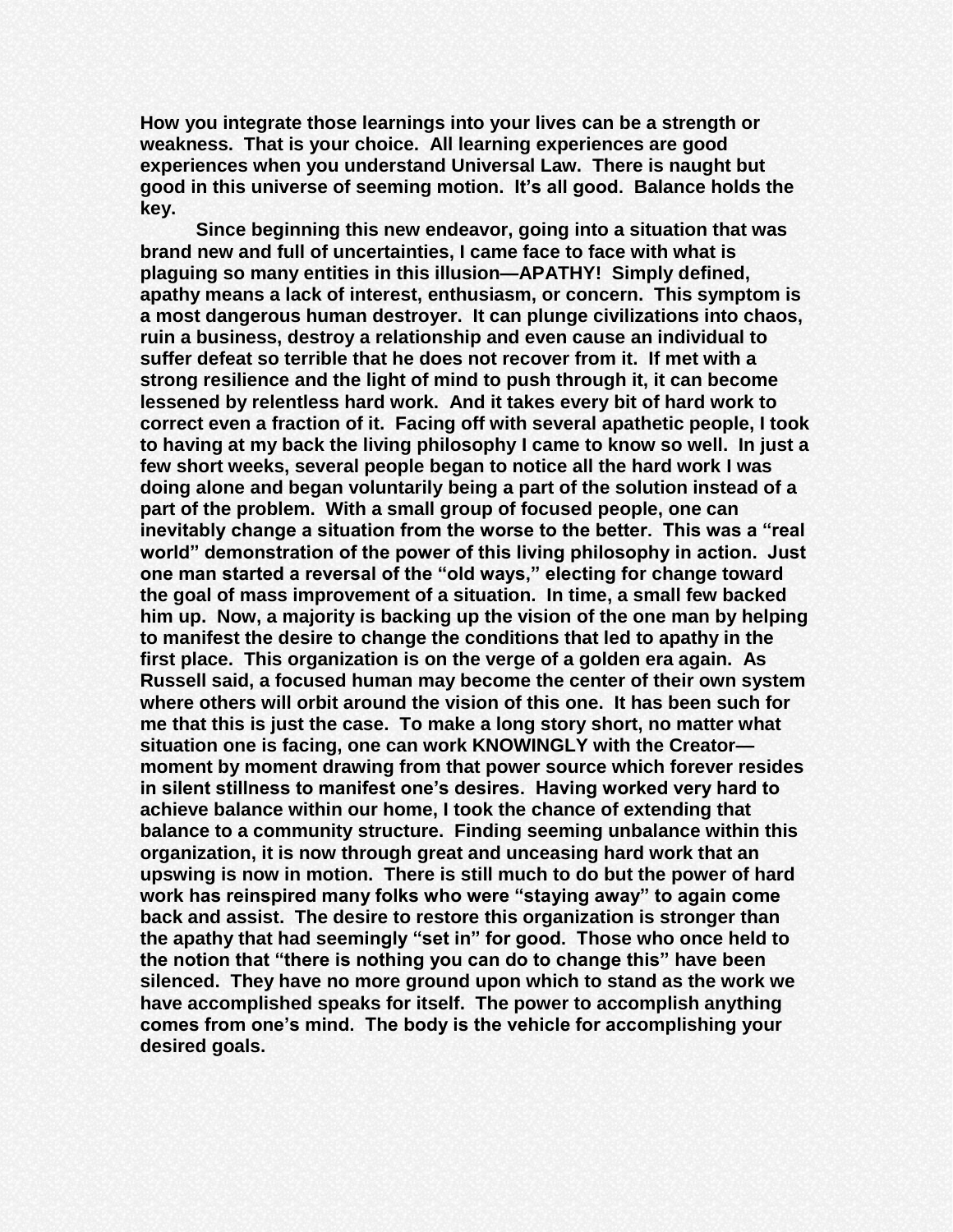

**One must "walk their talk" if one seeks real credibility and the confidence of others around him or her. There is no room for hollow promises or wishful thinking. As the great quote attributed to John Pym**  states; "Action speaks louder than words." Time to go to work! ©

**Before I wrap up I would like to share with you some of my research over the last few weeks. Looking into the nuclear power issue and always being aware of Fukushima in the back of my mind, I decided to look into the cultural aspects of how humans in the last 50 years have perceived the nuclear power/war issues currently facing humanity. What I found was a list of movies-documentaries (see list below) that have fallen off the radar screen. Many of these efforts to increase humanity's awareness of these issues were peaking around the year 1983. As Ronald Reagan said in**  several speeches, "I occasionally think how quickly our differences, **worldwide, would vanish if we were facing an alien threat from outside this world.‖ As I see it, the threat is in this world. It is called nuclear power and it is more dangerous that an alien army. If any single issue on planet Earth**  should be the impetus for mankind to unite it is the very "real" enemy of **nuclear radioactivity and possible Mutually Assured Destruction (MAD). The very fact that Fukushima is poisoning the world's oceans seems unimportant to most people especially those in a position to "do"** something" about it. As I have said before, every military in the world, **every nuke scientist should be trying to put out this nuclear fire that is like a ―creeping death‖ making its way around the earth. Radioactivity does not care what race you are. It is an equal opportunity killer. It has no**  preference for rich or poor. You cannot "raise your vibrations" (new agers) **and be immune to the effects of radioactivity. It poisons everything it contacts. It is mankind's single greatest enemy—and it is multiplying. Japan was nuked on August 6th and August 9th of 1945. Now, Japan is ―nuking‖ the whole planet—a strange way of validating the Golden Rule.** 

We have to increase awareness of the very real threat of "Atomic Suicide." Unfortunately, the incredible book "Atomic Suicide?" by Walter **and Lao Russell is no longer in print and copies are becoming expensive.**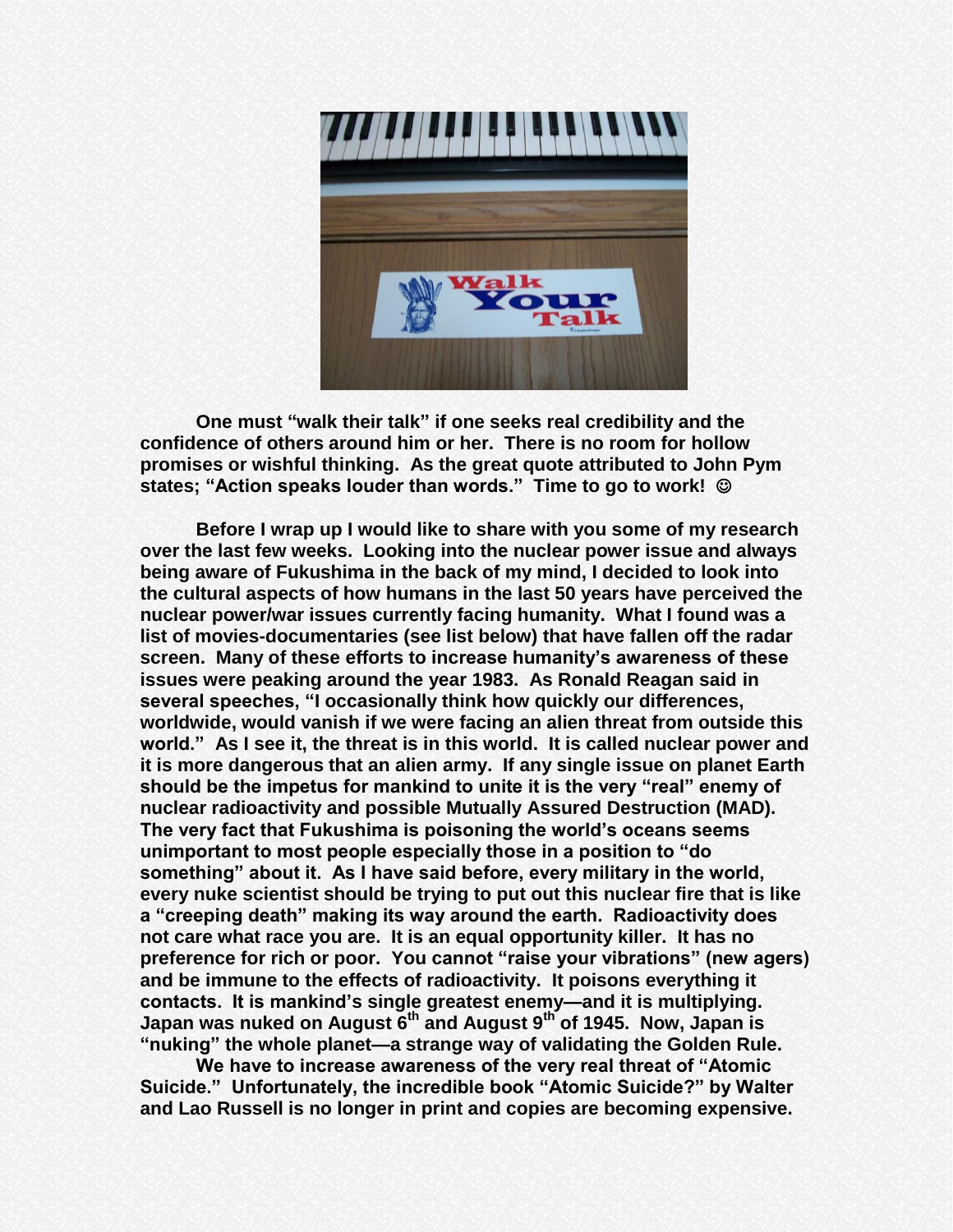**The decision of the University of Science and Philosophy Board of Trustees to not reprint this book is regrettable. I do intend a letter writing campaign/petition to get this decision overturned as the world critically needs this information now. I am convinced from my research that this**  book played a role in the "limited nuclear test ban treaty" signed on August **5 th , 1963 by the world superpowers—a very** *sane* **decision to say the least.**

**I have compiled a list of movies and documentaries that I feel serve to inform people about the reality of radioactivity and the dangerous consequences of scientific hubris and human greed. These films are very powerful cultural expressions and speak volumes to the warnings given by Dr. Walter and Lao Russell.** 

**These films, most of which are available online for free, should dispel the myth that radioactive elements as a world fuel are safe and desirable. Man is playing with a fire that is beyond his control which may cost us our precious home.** 

#### **Ode to the Asteroid Belts – By Matt Presti**

**A planet there once was, between Jupiter and Mars. What destroyed them? The greatest of wars. The people found a power they could not contain. The solar system will never be the same. A self made tornado quelled their ambitions. Nothing but destruction came to fruition. A story told from a father to a child. What happened Dad? A civilization gone wild. Will that happen here? I hope not my dear. A planet there was between Venus and Mars. What destroyed them? The greatest of wars. It happened twice? Apparently so. Those beautiful planets men made explode. Father—yes son. What has to happen? What must be done? What seeds oh Father shall Mercury sow? That depends what man senses vs. what he knows.**

**(The idea for this piece came to me as a vision of a Father and Son peering through a telescope from the planet Mercury some billion years into the future when Mercury moves into a position where the man-idea can regenerate once again. Seeing two asteroid belts, a strange recollection comes to the child. He knows something is not right about those belts and a conversation ensues. Do you ever wonder about the asteroid belt? Walter Russell said "the planet between Mars and Jupiter did not explode** from "natural causes.""

**The loaded gun of humanity is pointed straight at our own head. If there is no one willing to face the reality of what every human faces together, whether they are aware of it or not, then truly all possibility of saving ourselves from our own destruction is an utter impossibility. This is just an incarnation—it's all good. We made it together. We have to take responsibility for it or—see you in a billion years on Mercury!**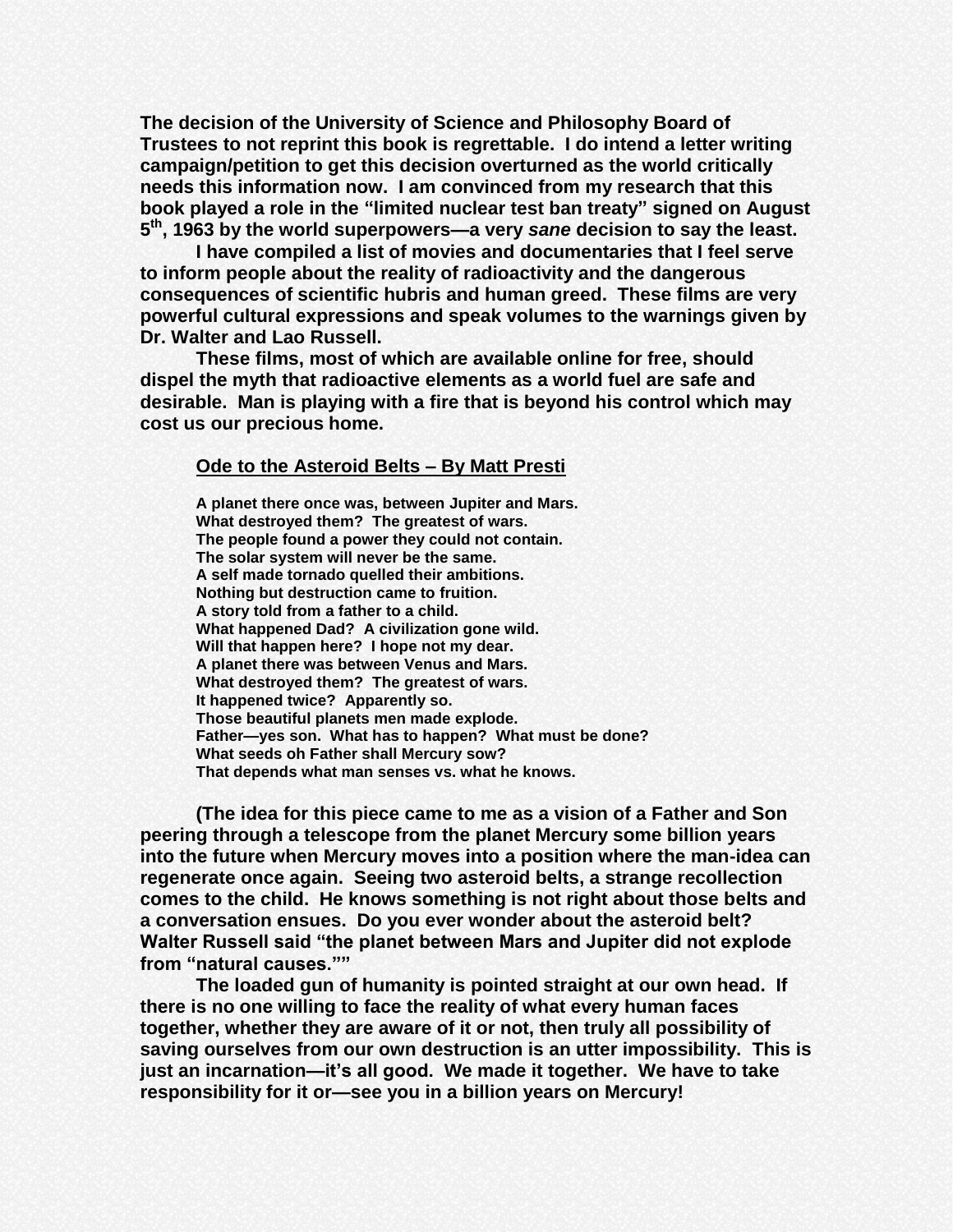**LIST of Recommended Movies and Documentaries on the very real dangers of Nuclear Radioactivity and War.**

- **1.) 1945-1998 – [We've Already Nuked Ourselves](http://www.youtube.com/watch?v=cjAqR1zICA0)**
- **2.) The China Syndrome (1979)**
- **3.) The War Game (1965)**
- **4.) Silkwood (1983)**
- **5.) Testament (1983)**
- **6.) Threads (1984)**
- **7.) Special Bulletin (1983)**
- **8.) The Day After (1983)**
- **9.) Barefoot Gen (1983)**
- **10.) When the Wind Blows (1986)**
- **11.) Dead Man's Letters (1986)**
- **12.) The Battle of Chernobyl (2006)**
- **13.) Dr. Strangelove (1964)**
- **14.) Secret of the Dead: World's Biggest Bomb (2011)**
- **15.) [Alice in Blunderland](http://www.youtube.com/watch?v=mFh8BrfotSo) Michael Hudak of the USP (1985)**
- **16.) [Into Eternity](http://vimeo.com/55736976) (2010)**
- **17.) The Atomic States of America (2012)**

**I would also like to cite a paper by Lisa Lynch entitled: [Documentary Films About](http://www.academia.edu/1748225/Documentary_Films_About_Radiation_1950s-present) Radiation 1950s-present**



**Finally, I am pleased to announce my appointment to the board of trustees for content on<http://universalone.tv/> platform. My work with**  David William Gibbons on the new long-term series entitled "The Message **of the Divine Iliad,‖ may be found [at this link.](http://davidgibbons.org/messageofthedivineiliad.html) All proceeds benefit David. For 30 minute freeviews of the hour long programs, visit [this youtube link.](http://www.youtube.com/watch?v=N-8mNKj9c7Q&feature=share&list=PLwfpexzls6D8KBkQmlk0mrwDfndcUPfGy)** 

**A Very Merry Solstice to all… In the Still White Magnetic Light of Eternity, I remain humbly yours,**

> **Matt Presti [http://www.mattpresti.com](http://www.mattpresti.com/)**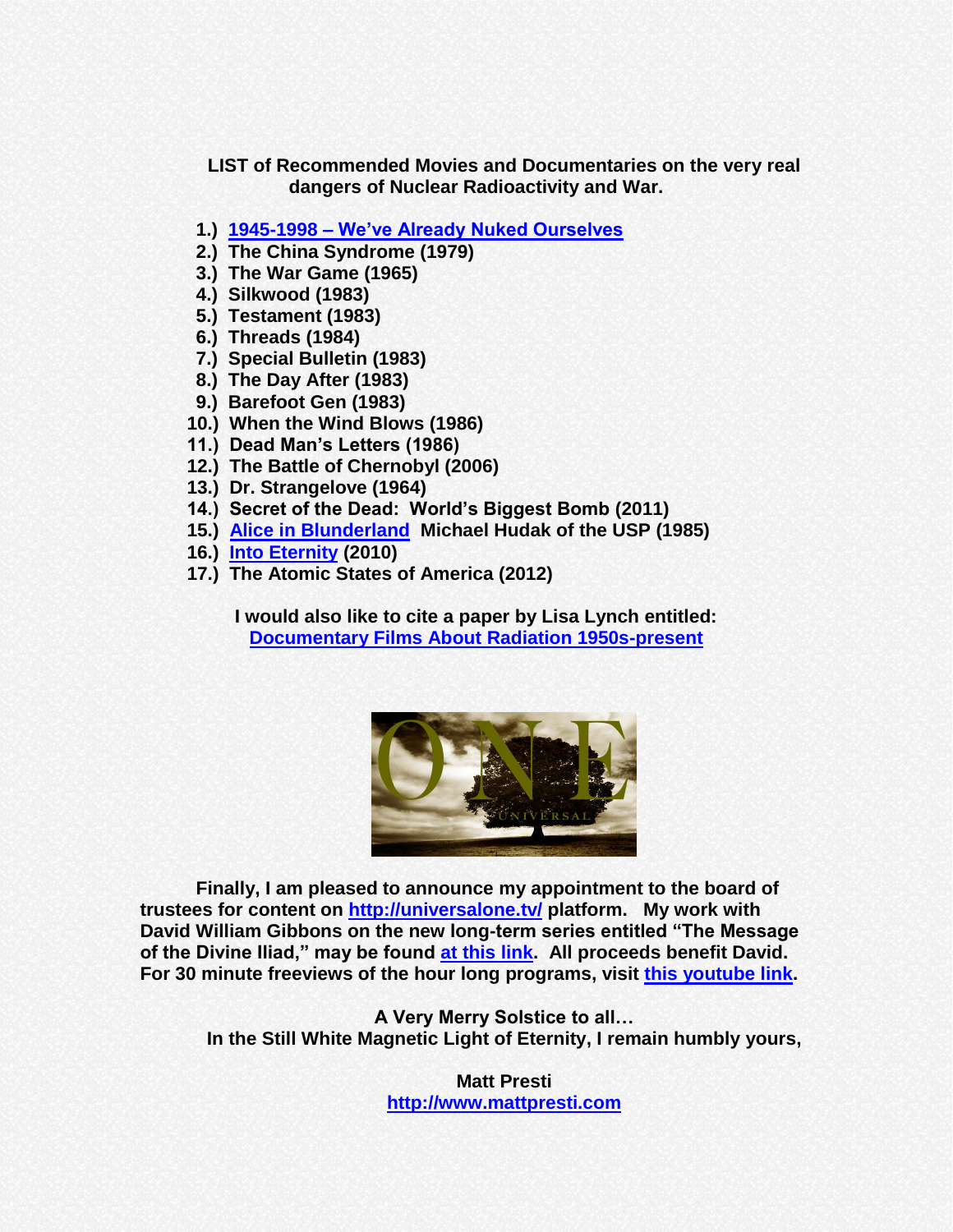# **The Message of the Divine Iliad (International Radio Series)**

**By: David William Gibbons**



**During the one and half year long radio series (2012 – 2013),**  discerning along with Allen Lee Adkins the book "The Universal One" **written by Walter Bowman Russell, (i) cosmic knowing advanced at an ever-increasing speed. A capacity to feel and touch has since steadily unfolded beyond the simple looking, seeing and sensing. Adolescent attributes that we living creatures have been trained to measure with for so long. An unraveling intuitive knowing declares its sovereign stage, extending beyond those simple evolutionary tools. A knowing that touches delicately this magnificent and breathing world that we inhabit. Having piloted jets in my past life, navigational training on trans-oceanic flights (over water) includes the acknowledgment that through mathematical formulas and great circle theory, the most important concept to grasp is a principle known as the point of no return (PONR). This quite perhaps superfluous piece of information is actually adopted for the purposes of an analogy. That being the recognition that despite years of reading the works of such profound writers and philosophers including Shakespeare, Chaucer and Herodotus, it is this direct knowledge offered through the works of Russell, that also imprints a point of no return in the soul's footsteps. For the diverse and spectacular way in which Russell's early works define our being through scientific truths, particularly within the essence of Universal One's narrative, does this later work provided in the Divine Iliad naturally balance through offerings of more philosophical language. Of course in whichever context this knowing may be elaborated, whether it be through language or symbolism, an ever-lasting impression upon the imaginings of soul is complete. Returning to a material world is now dismissed, where oil and plastic reigns increasingly as the human's idol. In a modern high street store it may be termed as sale final with no returns! Ultimately, the twin poles of our birthing journey by which spirals move elegantly back and forth from the Creator's brush, will always lovingly guide our ever-growing evolution in becoming infinite, powerful and forever alive in these colorful celestial bodies.**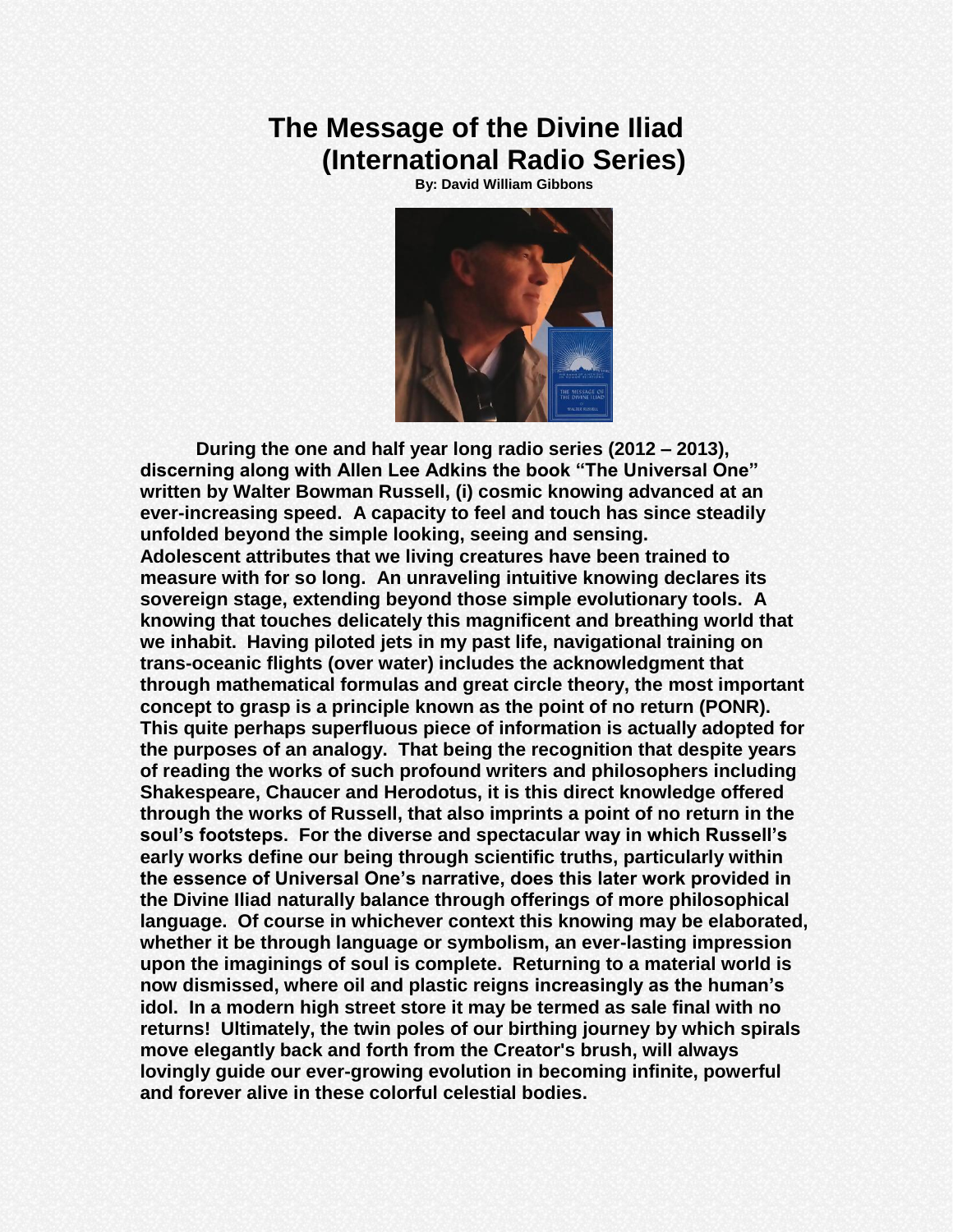**The Divine Iliad and its deep messages set out across two volumes, is that more philosophical Russell, now himself balanced by the wonderful feminine characteristics of Lao Russell. Perhaps as with us all when we age, mature and find easier peace, Russell may have turned yet another corner in his rhythmic interchange and the exquisite spiral patterns through which it rides. For this work has yet again found its way to the airwaves of a transitional world's communicator, where the Akashic layers of soul knowledge are truly found in these incredible times.**

**A world of dialogues that stand in the face of adversity, turning away from the slowly sinking boats of advertising returns that define evermore today's main stream media outlets. Returns of material wealth that hide the light and engulf their victims in fear. Wealth that hides the true message, causing more castaways to go adrift along its extending rocky peninsula.**

**These programs now beginning yet another journey of knowing through the Messages of the Divine Iliad will bring wind to the sails of freedom boats now swinging merrily into the bays and ports. With them comes a message for all of today's modern knights, running across the golden fields of love. For now in these moments of real dialogue, only words and intentions expressing the true meaning of cosmic love will endure and prevail. Our time has therefore come.**

**On behalf of Allen Adkins, Matt Presti and indeed all of those behind the scenes, I hope that our soul union supported with the sublime works of the Russell's, will over these coming years supply infinite miracles in and for all our lives.**

**David William Gibbons**

**Co-creator Universal One Broadcasting and Center of Intuitive Broadcasting Education (CIB)**

**[http://www.universalone.tv](http://www.universalone.tv/)**

**Footnotes (i) website [http://theuniversalone.org](http://theuniversalone.org/)**

**For Podcast Links to the Long-Term Series, ―The Message of the Divine Iliad‖ With David Gibbons and Matt Presti, Visit - <http://www.davidgibbons.org/podcaststation.html>**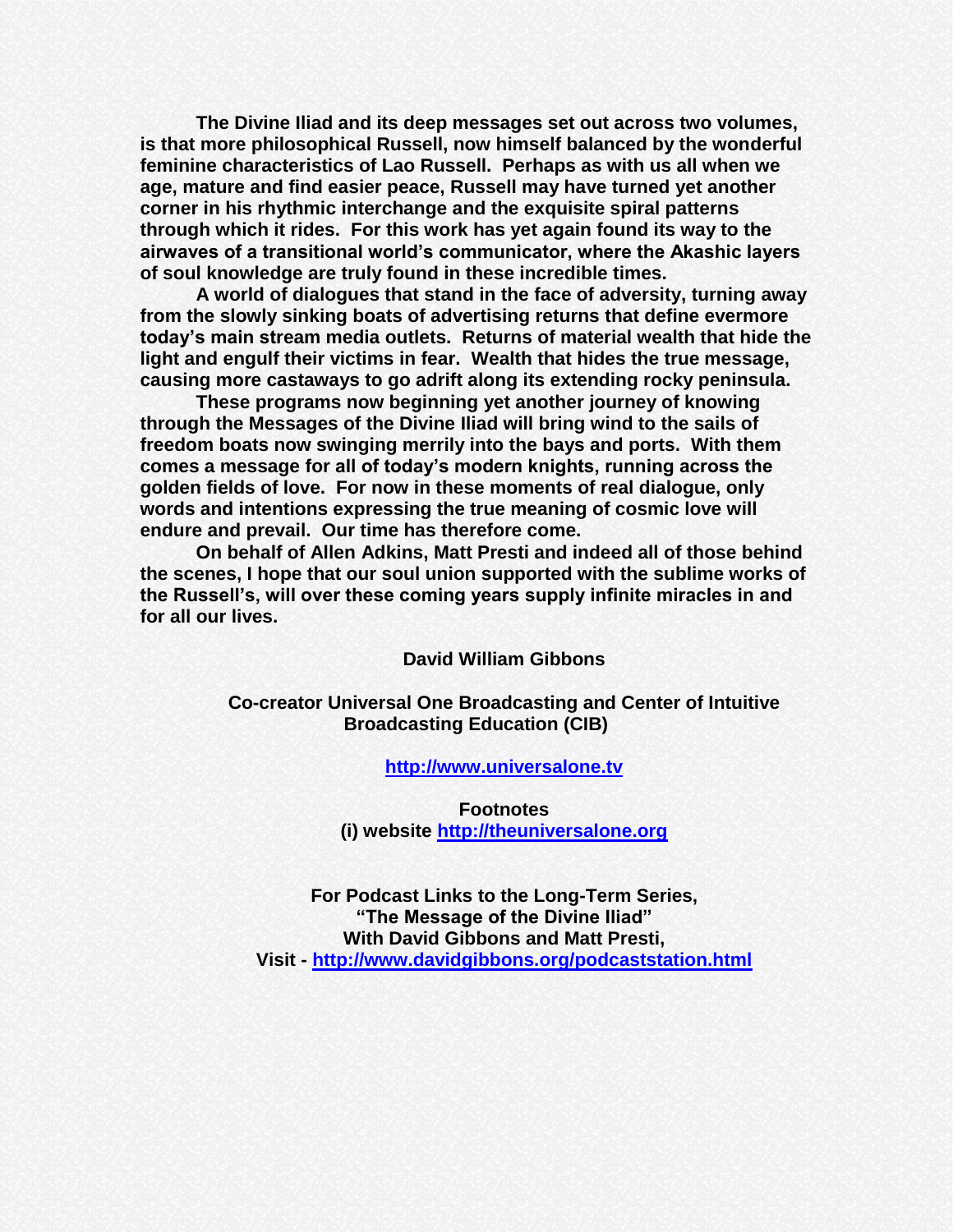# **The Key to the Dream**



**Back in year 2005 I received 3 consecutive dreams regarding keys and could only remember the first dream with deep clarity. Here it is:**

**I was walking with 2 people along a road and they parted ways with me to again join me later. As I walked alone, I noticed a large building/warehouse to my right. I tilted my head higher and noticed a billboard sitting on top of the building with red, blue, and yellow balloons and realized it was the Wonder Bread symbol.**

**I continued my walk and from a distance a man walked out of a door from this building and approached me with a large oblate shaped bread with**  nuts and fruit in it tucked under his left arm. It was truly "Wonder Bread". I pulled out my wallet and gave him a \$5. He responded and said, "THAT WAS NOT ENOUGH". As I pulled out a \$20, he spied my wallet and noticed **I had a house key. He also wanted the house key but did not realize I had another key tucked in my wallet to which was in the shape of a round white**  stone. I handed him the "house" key and a \$20. I received change for the **\$20 and parted ways with this person.**

**I eventually met up with the 2 people I had parted ways with earlier and we looked out on the horizon. The horizon showed a path with endless rolling hills that I was to embark on.**

**3 weeks ago and with much patience (***something I wish I had more of***) I realized the meaning thereof:**

**1. The 2 that parted ways with me are the electric effect of 2 way sensed based extensions from the fulcrum.**

**2. Myself alone was that walk as co-creator with the Universal One of Cause. That omnipotent Light is in each and every one of us!**

**3. The building was the ―House of Bread‖ – [aka Bethlehem, Fullness, and Abundance]. In its fullness it is balanced interchange.**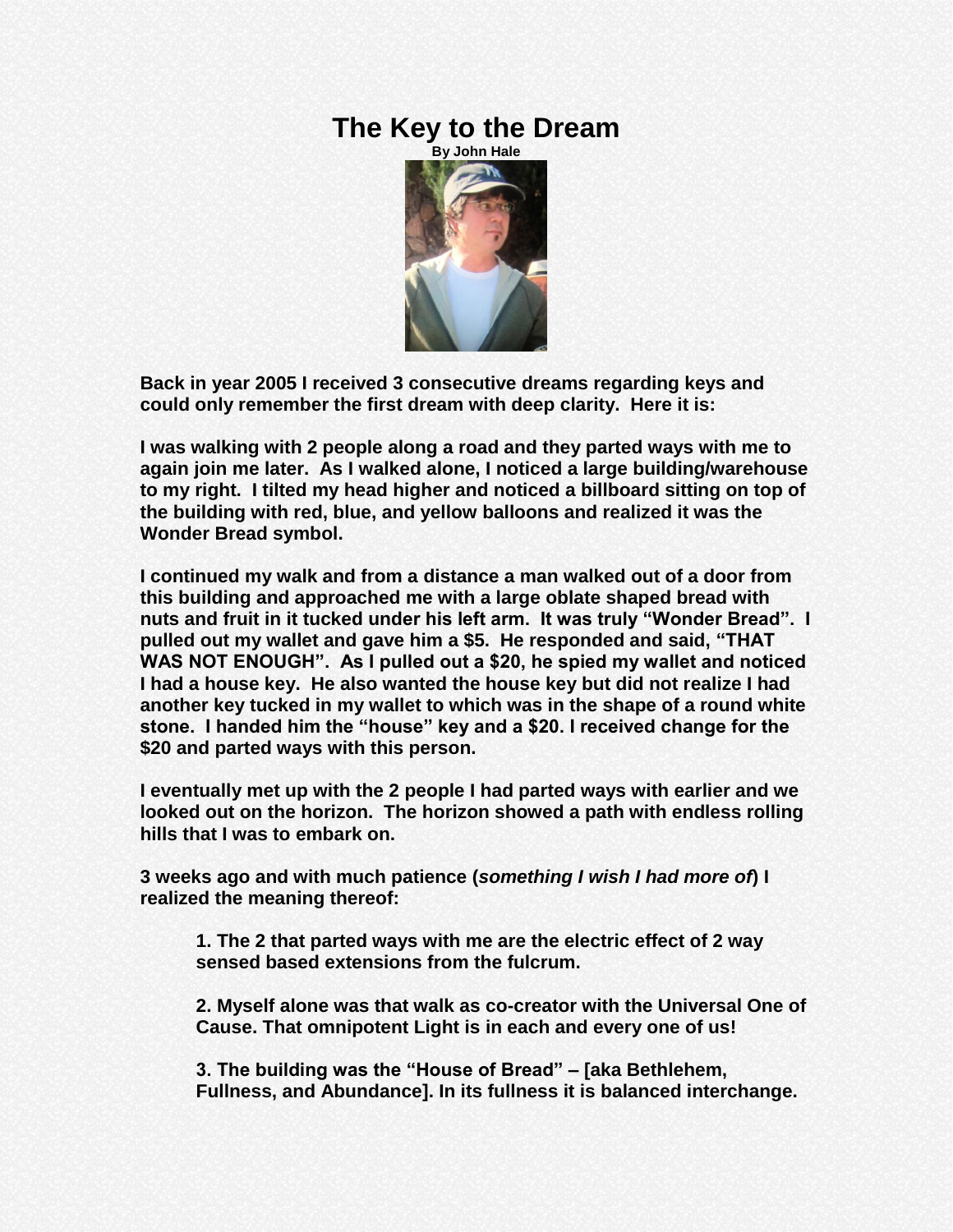**4. The \$5 ―WAS NOT ENOUGH‖ because the 5 senses are limited in range and are not enough to comprehend reality. They are but recorders in a matter motion based illusion of light-wave extensions.**

**5. Just as Peter was given the keys of the kingdom of heaven—we all**  have the same keys but we must take the first step and "look within".

**6. The white stone ―key‖ is given to those who overcome the 5 senses. That new nature is but revealed when one looks within to see the Oneness in all.**

**7. The 3 coming back together again represent the balanced interchange between father-mother-Unity.**

**8. The endless rolling hills are the "Octave Wave" that Walter and** Lao shared to the world -> "Within the Wave lies the secret of all **Creation‖. The keys to that understanding are there for the taking when one looks within!**

**9. The closing scene of my dream as I stood looking out the horizon and observing the rolling hills as WAVES is what had to be KNOWN before an interpretation in its entirety manifested. And, that happened just this year in studying the Russell's works through much meditation.**



**Thank you for allowing me to share this dream with you and BTW, it was through the inspiration of Matt Presti, Robert Otey and Ben Palmer, that I was able to build a mirror cube with my son!**

> **Much Love and Blessings, John**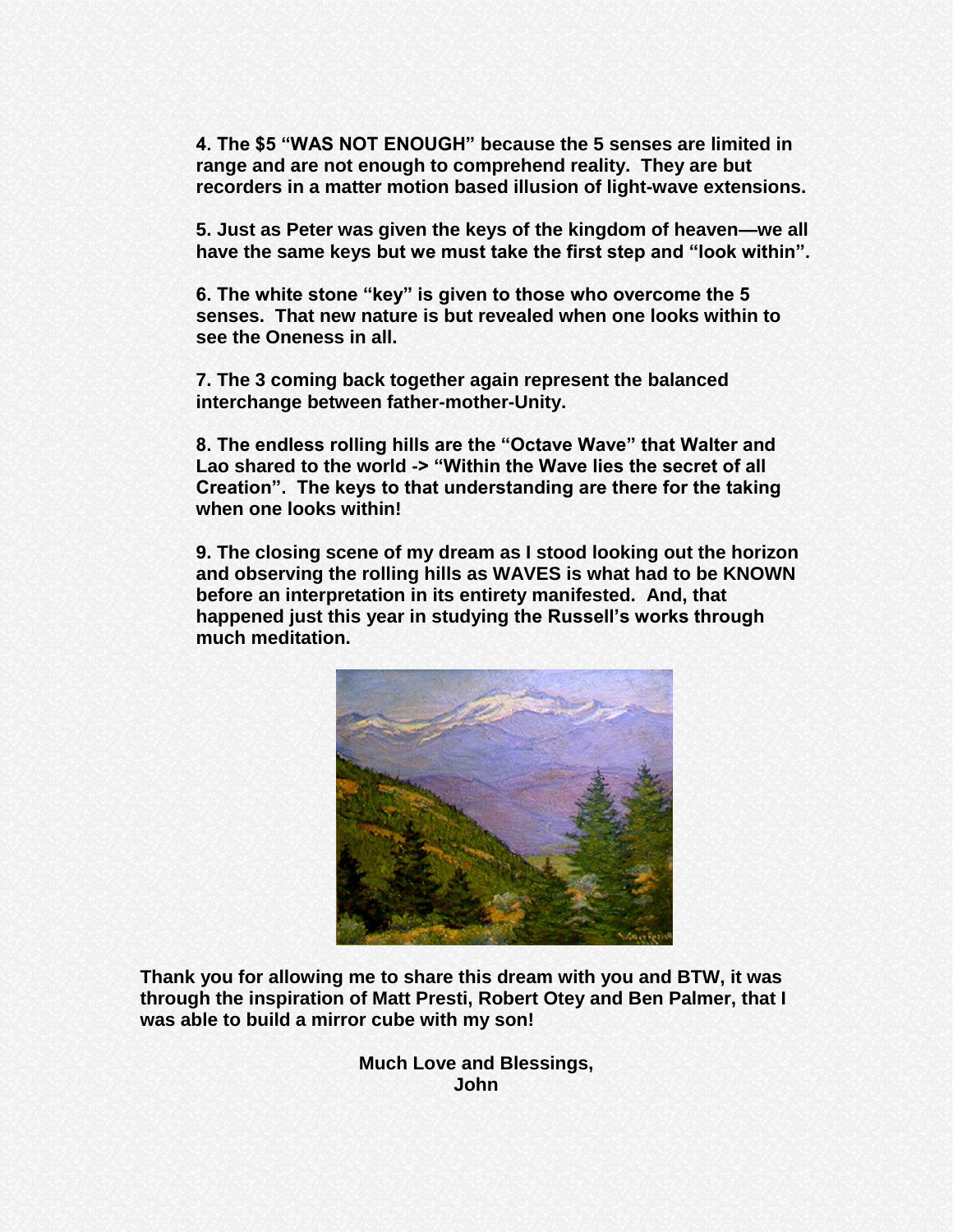# **The Basis of Scientific Thought**



**The goal of science is to descriptively explain the physical world using geometric objects. A scientist does not rely upon inaccurate sensory data for the attainment of knowledge, but instead uses the workings of his or her mind to** *know* **the underlying origin of phenomenon. The scientist sees the effects of motion and recognizes its cause. This method of thinking doesn't depend upon objective or subjective reasoning, but instead accepts interpretations of observation from the standpoint of disembodied emotionless cyclic thought. In science we see things the way they are not the way that they appear to be.**

**The one necessary assumption of science is a Creator or an orderly cause of all observed effects. Without a Creator there is no science because there is no cause that can be explained. Indeed we can not rationally justify a complex painting materializing out of nothing for no reason. The grand and orderly nature of our universe is the direct result of a conscious all-encompassing mind. We are part of the universe and therefore logically an extension of our Creator. In light of this fact it is obvious that through a full recognition of our true nature we can understand and then explain the underlying nature of reality.**

**We seek to know what can only be spoken in words of light and then bind the ineffable to a conceptual framework of archetypical descriptions and provable geometry.**

**―The majority believes that everything hard to comprehend must be very profound. This is incorrect. What is hard to understand is what is immature, unclear and often false. The highest wisdom is simple and passes through the brain directly to the heart.‖ ~Viktor Schauberger.**

> **HAVE THE BE\$T DAY EVER! Gareth Graff Founder and Curator of**

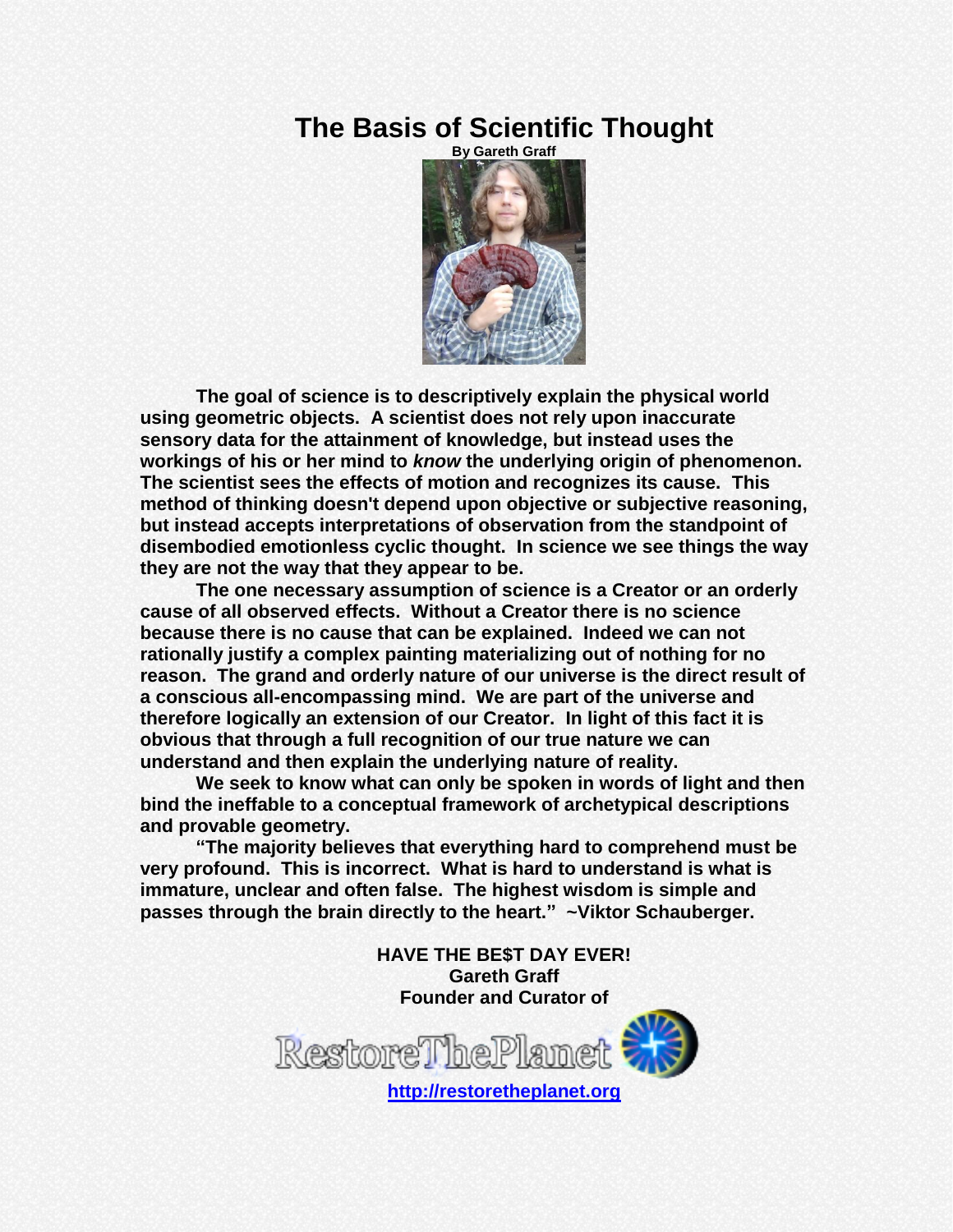### **Welcome to the Golden Age**

**By Robert Otey**



**Welcome Brothers and Sisters to the Golden Age of the 1st Mayan Sun. After crossing the Galactic Ecliptic last December I can say we are definitely in the dawning days of a new golden world as I am experiencing it directly now.**

**Terra Aina came over from Hawaii and made my life complete as lover, helper, spiritual companion and wonderful friend. She has helped me harvest the enormous abundance Nature provided us here on the Ranch this fall. I could not have done all of the work myself by any means.**  She has also helped me deeply in the grieving over the loss of "Poon" my **beloved Shit-zu who was beside me the past 13 years helping me with his ever present love. Terra grew to love him as well and he loved being with her and having her attention and caresses. Poon helped me through the most painful 13 years of my life, the last 13 year cycle of the Mayan Calendar which as you all know is the darkest period in a 25, 625 year cycle. My blessed Poon refolded into the Creator's Still Magnetic Light on the 13th Lunar Month, the 13th day of the 13th year at 1300 hours and 13 minutes. He was a magical Soul from the start till his departure into the light. Poon carried me through the darkness, pain suffering and misery into this new era of light and I will always honor him as one of my closest and most loyal friends.**

**Matt and I will be returning to video production work soon. We both had to unwind from all of the stress and fatigue of presenting our work last year on you tube and at the One Heart Festival. We will be addressing many misconceptions which are being taught presently by people who are trying to teach Russellian Science without fully understanding it. ―Opposition‖ relating to the twin opposing vortices is in desperate need of clarification as well as the so-called particle/wave and nuke atom references made by the Russell's, which confuse those who cherry pick his comments out of context. The core of the revisions will be made in relationship to ―The Secret of Light‖ using the final distillation of these**  ideas by the Russell's in "Atomic Suicide?"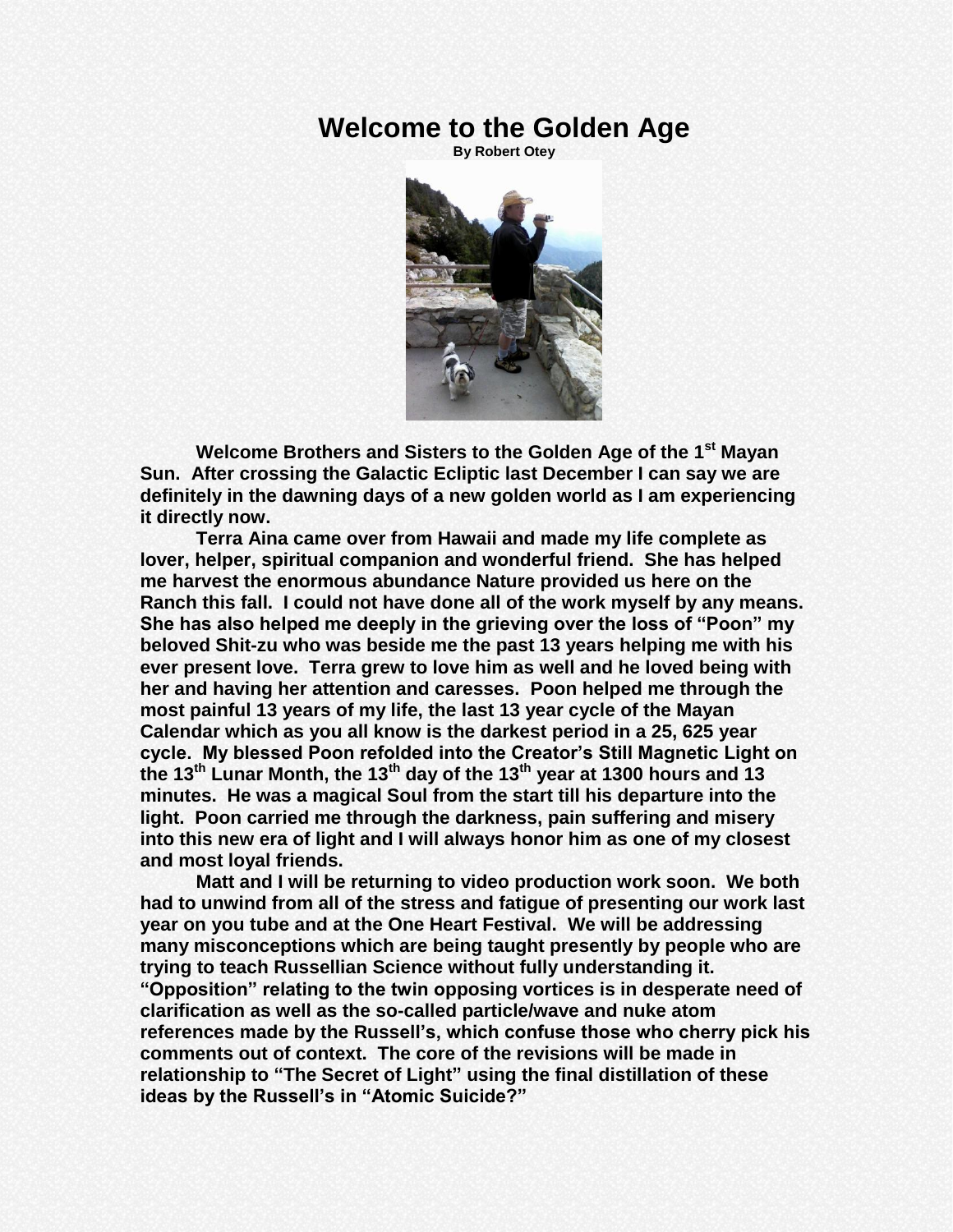

**Lao helped balance Walter's message to the extreme and eliminate many of the knowledge viruses Walter accepted during his academic**  education in corporate owned "psyence", which he learned only in hopes **of communicating his ideas to academics. Unfortunately, many academic theories are so horribly wrong, they are worthless and cannot be used as references, but must be thoroughly expunged from the study of** *real*  **Science. I will be clarifying many of these mistakes with Matt, so hopefully those who are teaching Russellian Science filled with their own personal errors and mistakes will delete their shoddy work and incorrect videos or at least amend them as needed.**



**Much Love to all Golden Agers who have found their way into our circle of love and friendship. May we lift each other up and support each other to make this the best Golden Age Ever!**

> **All of my Love, Robert**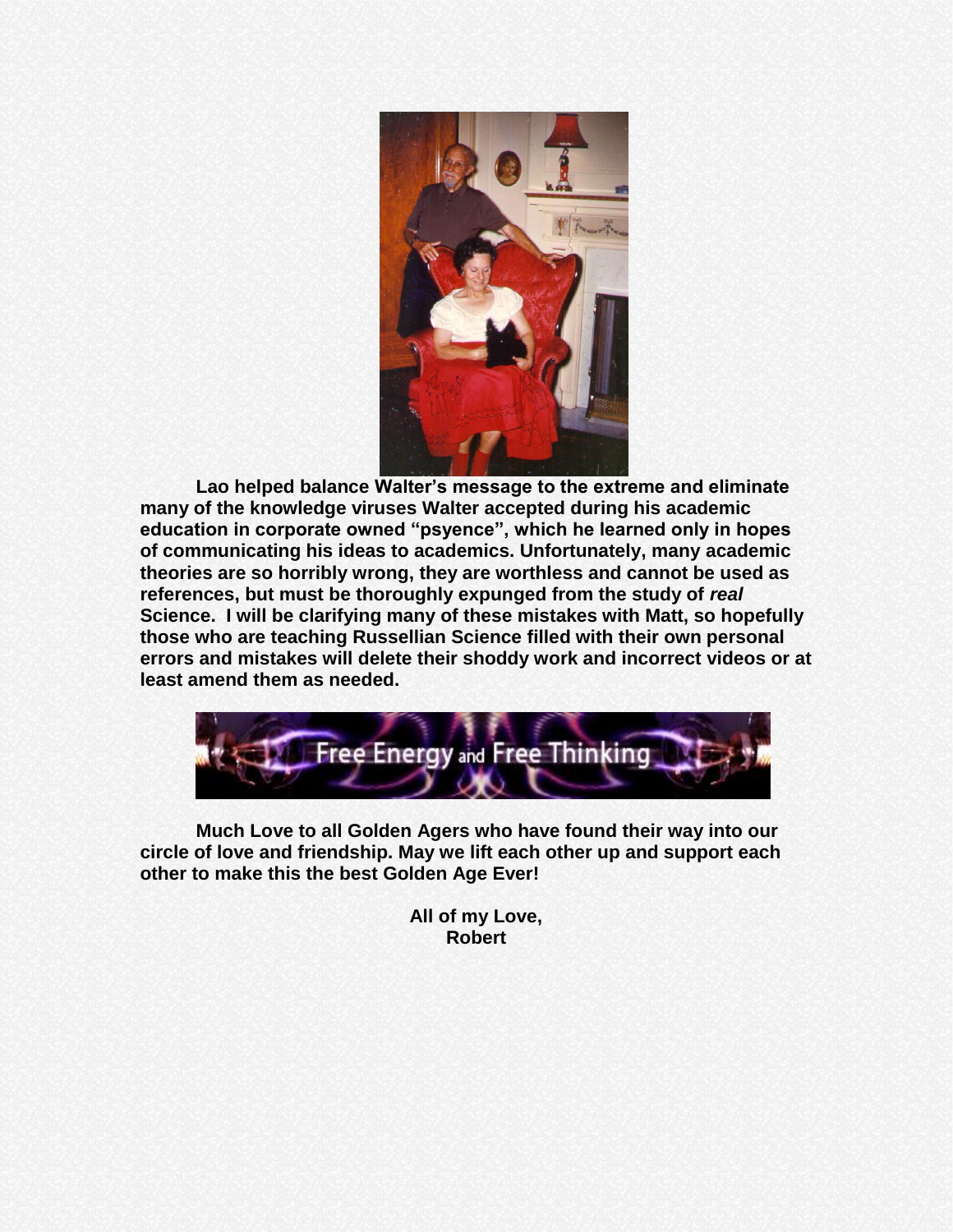### **Dreaming UP!**

**By Terra Aina**



#### **Aloha ka kou! Season's Greetings!**

**I would like to share with you all a dream I had a couple years prior to my discovering the Russell's work and how it helped me to find the courage to follow my heart!** 

**You've all had that dream where your stomach is in knots at the back of your throat due to the incredibly realistic simulation of falling at an ever alarming rate, plummeting surely towards your demise? Well at first I thought it was one of those falling dreams too, until I realized my hair was swept up in the other direction and I was flying up vs. falling. So, there I was flying through the dark cold of space, the beating of my heart was so loud I was aware of hardly much else—until as sudden as you would hit the ground had you been falling; I was suspended as was time. A hand gripped my arm as all motion began to gently cease. In the stillness a wave of golden white light rushed over my body and blinded my vision as I was overcome by the most awe inspiring, honey sweet, nurturing, warm, safe, comforting, joyful feeling of unconditional love within and around me. I**  lovingly inquired blindly "who are you?" so humbled and so eager to **Know. As the voice responded I began to fall, and I as I fell so did my**  comprehension of what was being said, "Laaay..." "Lea..." "La who?" I **asked, my longing to Know increased as did the space between me and**  that warm feeling of Pure love. I was quickly "dropped" back to my body **and to the awareness that, as vivid as that whole experience was, it was but a dream! I was changed in a sense from that day in a way, and I'd say just a little brighter. I set out to find the mysterious figure in my dream and decided I would research Guardian Angel names and such to see if I could find anything similar to what I heard called out that bright night. I found nothing until a year or two later and approximately 10 years of truth**  seeking deeply, I "stumbled" onto Walter Russell's work and from there I **heard Robert Otey and Matt Presti speak about the Russell's. It was when I first heard Lao Russell's name aloud that I Knew, immediately, that hers was the love and light which lifted me out of the darkness into the realm of awareness of the infinite potential of our Creator's love for us and of our love for our Creator.**